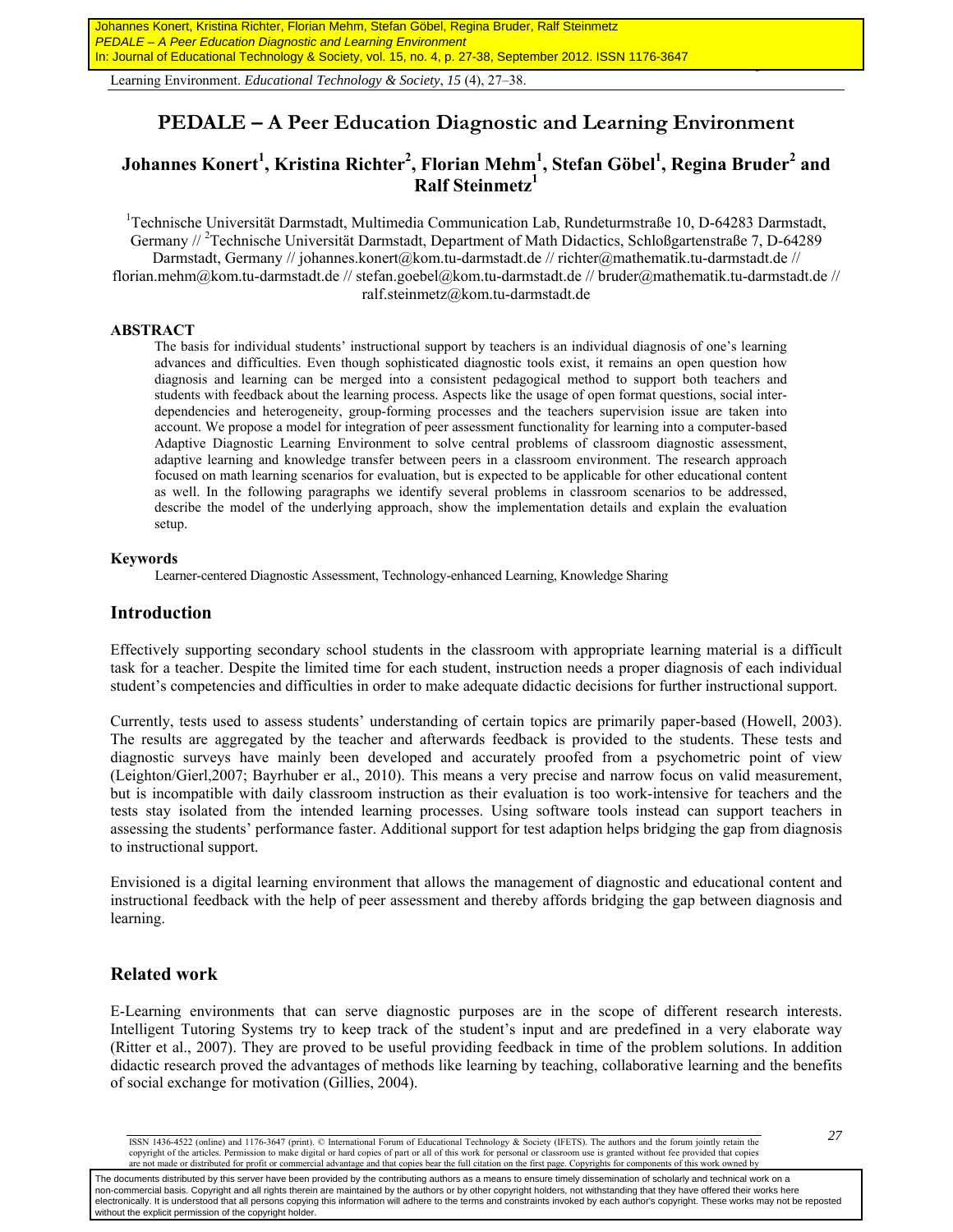The impact of peer assessment has been studied earlier (Damon, 1984), highlighting the positive effects like raising interest for challenging tasks and fostering pro-social behavior. Beside a general interest of students in examining peer work (Stepanyan et al., 2009) better knowledge acquisition has been shown for computer-supported collaborative work as well (Mohammad et al., 2009). From the field of computer science the Social Network Analysis has carried out extensive research to investigate the phenomenon of knowledge sharing over weak ties between users not closely related (Petróczi et al., 2006; Granovetter, 1973; Fetter, 2009). Strangers are strong providers of help and knowledge without a directly expected reward (Constant et al., 1996).

Software Adaption to the progress of individual learners is especially investigated in the field of Serious Games for Learning (Bellotti et al., 2009; Tan et al., 2007) as this field combines the challenges of dynamic reactions to user behavior in the game as well as the learned skills. Therefore software maintains a player model to adapt to characteristics of decision behavior in games and updates the probabilities of learned skills in a learner model. These models' states parameterize specific issues like next scenes, challenges and information displayed to users.

### **Motivation – Technology-enhanced Diagnosis and Learning**

Using software for diagnosis *and* learning still faces some conceptual and technical challenges:

#### **Computer Diagnosis Problem**

Processing and interpreting free text answers, drawings and different solutions of open format questions is still a challenge for computer systems. Advances in text and language processing are made continuously, especially if the context can be narrowed to a specific field. Nonetheless, the matching of semantic meaning in a student's reply to the desired answer remains as a research field. Thus diagnostic software tools widely use multiple-choice, gap text or sorting rather than open format test questions (Ritter et al., 2007). Unfortunately open format test questions are the most important ones for teachers from a diagnostic point of view as they reveal misconceptions or partial understanding of students (Prediger et al., 2008). We call this the *Computer Diagnosis Problem*.

#### **Individual Group Assessment Problem**

Diagnosis is usually conducted on an individual level. This prevents students from working collaboratively, sharing knowledge and giving hints. At the same time the benefits of group learning has been reported in many studies (Gillies, 2004; Klawe/Phillips, 1995). More precisely classroom research shows advantages for learning when feedback is given by peers as well rather than by teachers only (Gillies, 2004). Peer tutoring helps students to understand their misconceptions better, if they are explained by other students as they use the same language and share a common background for communication (Damon, 1984). We call the fact, that for individual diagnosis students need to be assessed individually, but for learning knowledge sharing in the peer group is favored the *Individual Group Assessment Problem*. It is desired to allow the knowledge sharing without risking precise individual students' assessment.

#### **Peer Matching Problem**

When students have to choose their peers in the classroom for a group work they usually feel obliged to choose their friends or peers of a similar proficiency level in the subject (Cohen, 1994). Both lead to a suboptimal, homogeneous group formation concerning instead of heterogeneous groups for optimal knowledge exchange and learning outcome for every group member. In secondary schools with classes that usually contain around 30 students a teacher has not the time to establish an optimal grouping for group work in pairs or triples as this would mean an intensive preparation to mix the students with different proficiency levels. Additionally learning styles should be taken into account for peer matching as it influences the perceived suitability of the group members and learning effects. Unfortunately students "tend to be rebellious if they are forced to work in groups that are not of their own choosing" (Mitchell et al., 2012). We call the fact that a mix of proficiency level is desired and learning styles should be considered for optimal knowledge exchange, but actually friendship and similar proficiency levels are matched the *Peer Matching Problem*.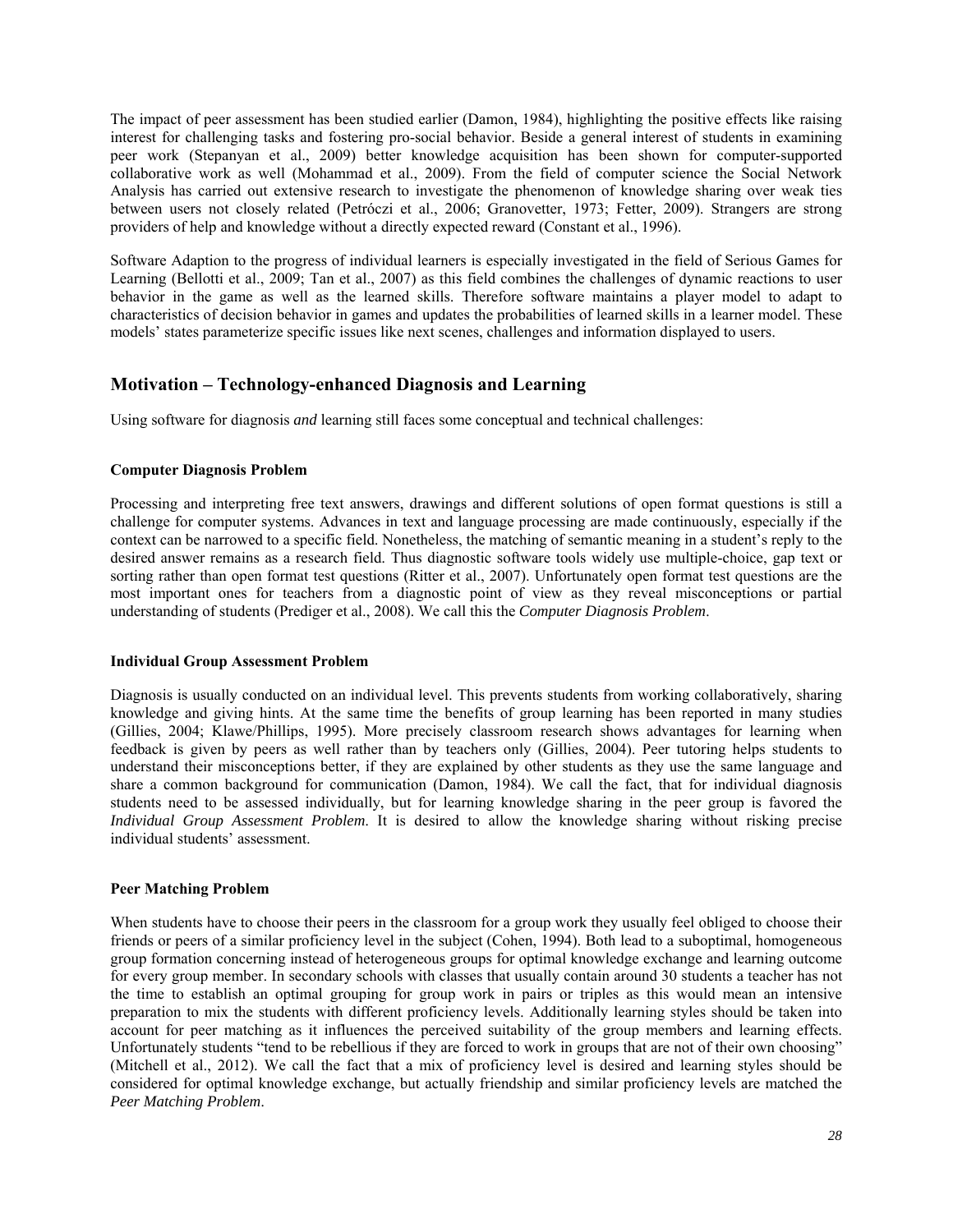#### **Diagnosis Adaption Problem**

The main goal of diagnosis is to provide a standardized and comparable result of individuals (OECD, 1999). A student's motivation for participation (i.e. using the tools provided) increases significantly, if the questions provided fit her individual skills and prevent situations of boredom or anxiety (Buchanan/Csikszentmihalyi, 1991). We call the fact that a suitable level of diagnostic task difficulty increases the motivation and performance of a student while diagnosis needs to be inter-individually comparable the *Diagnosis Adaption Problem*.

#### **Teacher's Supervision Problem**

The peer learning scenario where each student has his own pace and different tasks while sharing knowledge through feedback to each other by means of a computer-based environment is much more dynamic than traditional classroom setups. In order to keep control of the guidance and support of the class as a whole and each individual student at once, the teacher needs to have a tool at hand to supervise and influence the scenario in order to give the individual instructional support and have a diagnostic overview. The requirements concerning the teacher supervision can be summarized as the *Teacher's Supervision Problem*.

### **Scenario and Concept**

We propose a system called PEDALE, as a novel approach addressing the above-mentioned problems by combining diagnosis and learning together with social networking principles for peer assessment and knowledge sharing between students. To the best of our knowledge no software with such an approach exists. In order to address the problems stated above, the system will use a carefully reviewed and empirically validated didactic model of competence development and diagnosis. Hence, PEDALE aims to be highly valuable for diagnosis (teacher's perspective) and understanding the own learning progress (students' perspective).

The proposed system will be used by teachers during classroom instruction to get a detailed diagnosis about their students' competencies. The students are instructed to use the software within a fixed time period (e.g. 40 minutes, depending on test configuration) to solve the diagnostic tasks, each student at an individual computer. During the time the students work with the software the teacher can monitor as well as participate in the process. With the help of a specific control panel that is activated if a teacher logs into the scenario the teacher can get an overview about the whole classes' progress as well as over certain events. It provides a filter-based search interface to see answers in the database by student or by task, with or without feedbacks (see fig. 4). The teacher can select a particular solution to be displayed like the feedback giving students see it. The teacher can simply look at the given feedbacks as well as give individual feedback to specific students himself. The control panel can slide up and down to overcome overlapping due to screen size restrictions.

#### **Role Model**

The users of PEDALE belong to two user groups: teachers and students in secondary schools. The teachers have the role of editing, changing and storing the scenario setups with the appropriate authoring software. In the player software they have a 'bird's eye view' over the scenario and can see which student has solved which tasks, given which feedback and so on (see below). The students are the second role. They open the configured scenario in their player software and solve the prepared tasks, give and receive feedback.

#### **Authoring and Multi-Player Environment**

Beside other application areas, the design of educational software faces the problem that the main experts (e.g. teachers) for the content used in the software are not programmers and vice versa. To decouple the dependencies during development a feasible approach is to provide authoring software for teachers to create content and configure the application behavior independently from programmers who otherwise would need to implement this. A second component is a player that displays the configured test interface and content to the students. The Authoring Tool will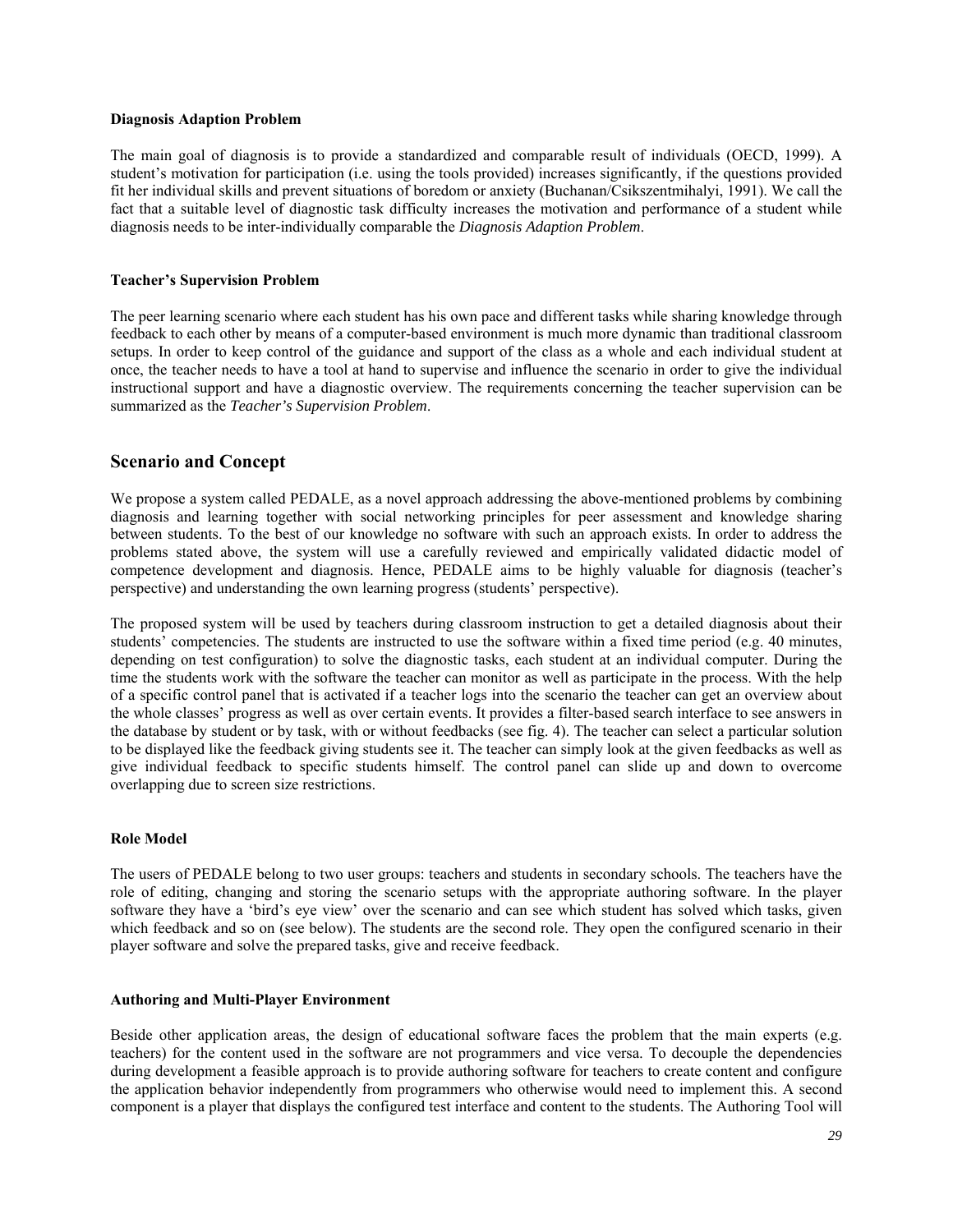be used for the setup of diagnostic tests and the input of test questions fitting the used diagnostic model. The corresponding player has to be capable of displaying the new interface elements and will adapt the test course. By this approach we benefit from two key advantages:

- 1. the use of an authoring environment for teachers makes it easy to create class-specific e-learning content and can lead to better learning results (Mehm, 2010),
- 2. the use of a software-based player component provides a comfortable way of data retrieval for retrospect diagnostic purposes. Real-time results, quantitative and qualitative measures can be displayed in a specific teacher's view optimized for supervision, as well as in a student's view comprising his individual quantitative and qualitative measures.

A diagram of the software components with their key functionality and the data flow are displayed in fig. 1. The work with the software is arranged in three phases:

First, the *Assessment Setup* with teachers authoring, creating or selecting the desired test questions and setup the characteristics like duration, amount of peer assessment and the class setup (students).

Second, during the *Assessment* students load the configured test via their player software and work through the diagnostic assessment in the classroom (displayed as Student A). In the first phase of the assessment the students solve machine-analyzable tasks. On the base of these tasks a first diagnosis is generated automatically and returned to the students after they went through all the tasks of the first part. The second part of the assessment asks the students to evaluate solved problems regarding the correctness and the solution process. The answers to these solved problems are open test questions and are displayed to peer students (e.g. student B gets a solved problem of student A and vice versa). The solved problems are retrieved from the tool's data repository and the player decides which of the related solved problems matches best to be displayed. A Peer Matching Algorithm will be developed that takes into account students' current skill competence profiles and test performance.



*Figure 1*: Phases (1-3) of diagnostics and learning with peer assessment

The given peer feedback is then stored for later review. Additionally, a second player version is provided to teachers for monitoring the students' progress and for final review of all solved problems.

In a final *Feedback* phase the students are provided with all their assessment results and peer feedback, as well as a feedback from the teacher.

#### **Adaptive Diagnostic Model**

As a sound diagnosis of the students' current state of knowledge is required for effective and individual learning and teaching, we use the diagnostic instrument developed in the 3-year project HEUREKO (Bayrhuber et al., 2010). Within the project a competence model for the mathematical domain "functions and graphs" for lower secondary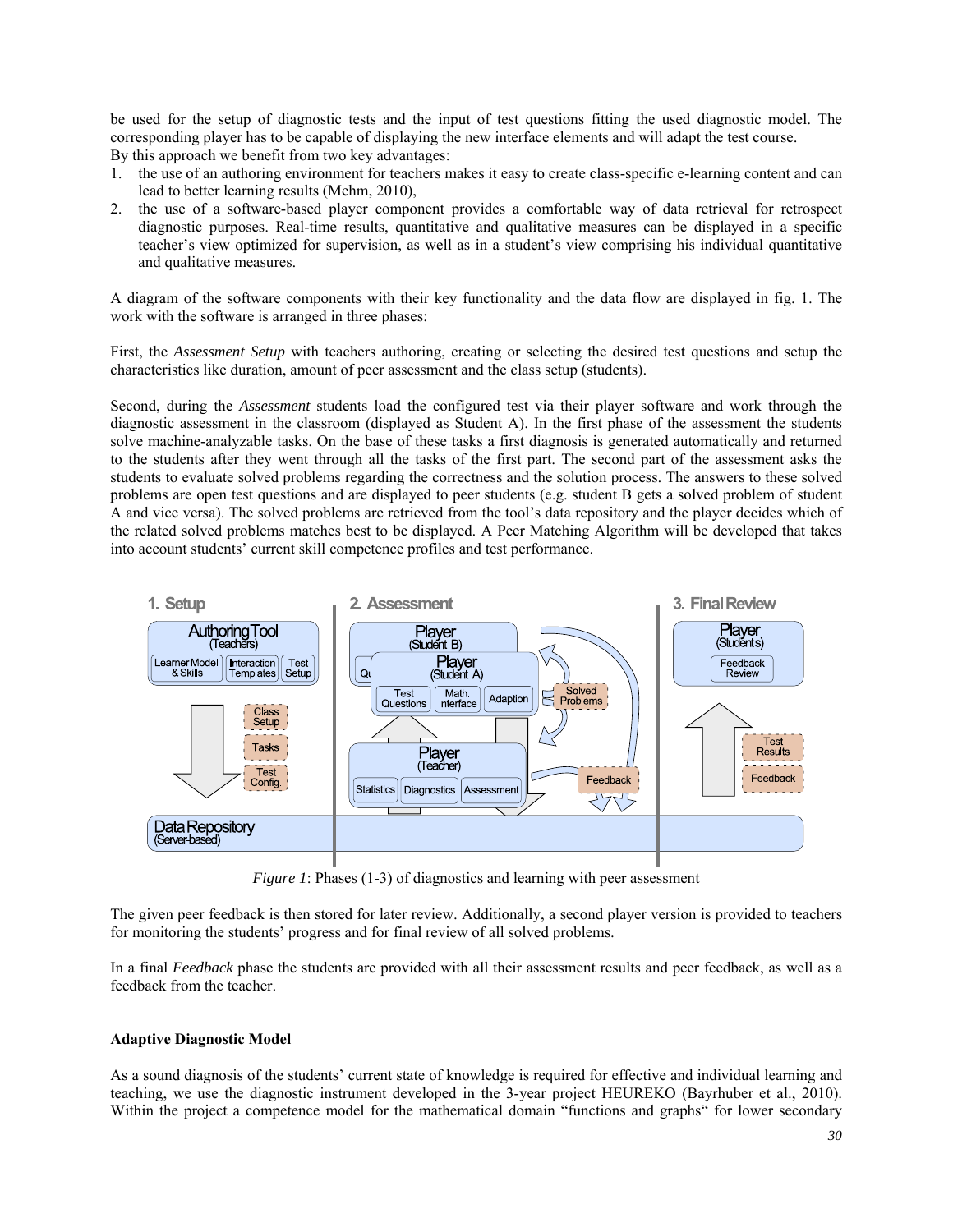level students was developed. Focus of the model is the heuristic use and change between the fundamental mathematical representations (numerical, graphic, symbolic, verbal) what can be considered as a significant competence of mathematical problem-solving and modelling (Bayrhuber et al., 2010). Theoretical didactic models of ability that have proven successful at a national as well as an international level were operationalized and empirically assessed in order to provide an empirically grounded instrument for diagnosis and instruction that can be applied to school practice. The Rasch analyses proved a four-dimensional model to be the best predictor. Furthermore, the separateness of these dimensions could be shown. Latent class analyses indicate that seven typical competence profiles can be identified empirically across the model dimensions (Bayrhuber et al., 2010). The resulting competency model here provides the basis for a diagnostic instrument for mathematical competencies in the domain "functions and graphs", while at the same time offering approaches to instructional support. The underlying model maps four dimensions of competencies on three levels of mastery. The first two levels comprise tasks that require a predefined input like multiple choice, decisions and numerical solutions, plotting points, intercepts or intersections. The highest level comprises open format replies like describing and reasoning.

We are transfering the paper-based tests about the understanding of mathematical functional dependencies into a software-represenation and provide an user-interface that allows students to choose between and produce verbal expressions, to draw graphs, to develop algebraic terms and to note and complete numerical representations.

About  $\frac{3}{4}$  of the questions can be assessed automatically by the software as the solutions and results are definite. Variants of correct and incorrect students' solutions are taken from the results of the HEUREKO-Research Project. The questions that ask for open text input and the corresponding given answers (Solved Problems) are assessed by the teacher and peers while the student continues solving the next tasks. PEDALE uses the results to update the internal didactic learner model and select further questions accordingly. This adaptive diagnosis is possible without risking the comparability of the results due to the didactic model behind. The test questions are all categorized into several dimensions mapping exactly the tested competencies. Consequently the use of the appropriate didactic model avoids the *Diagnosis Adaption Problem* stated above. Still it can utilize the findings of flow theory research and adaptation. From the adaptive diagnosis approach we convey the first research question to be answered by evaluation:

*RQ1: Does the Enhancement of diagnosis functionality with adaption enhance the learning outcome and acceptance by students?* 

#### **Peer Assessment**

The test itself will be organized into several parts, each containing questions for specific dimensions of the model. With the completion of one part of the underlying diagnostic model a student (Student B) is asked to review so called solved problems of this domain. These are questions that display the approach and/or solution of another student (Student A*)* and that ask student B:

- to decide whether or not the approach is correct and to rate the confidence of the given evaluation on a fivepoint-Likert-scale,
- give qualitative feedback on where things were done well, which mistakes can be identified or where insufficiencies were found,
- give hints and advice how the solution could be improved or solved alternatively and finally
- self-evaluate how helpful the given feedback might be for the addressed peer on a five-point-Likert-scale.

In order to give a constructive and helpful feedback each student has a feedback guide at his desk which contains guiding questions for writing a good feedback. The feedback guide is structured by what sort of solutions the students might find and differs between the given solution is 'correct', 'incorrect' and 'there's no solution'.

The peer assessment helps solving the *Computer Diagnosis Problem*. It enables us to provide open test questions with PEDALE and still get a reasonable assessment result. The learners' assessment of peer solutions is of great value for the learning process as it prompts the students to reflect a given solution and set it in relation to their own approach and knowledge. In doing so students are encountered with (a) real solutions and (b) approaches and mistakes of students with same social and learning background (Hilbert et al., 2008).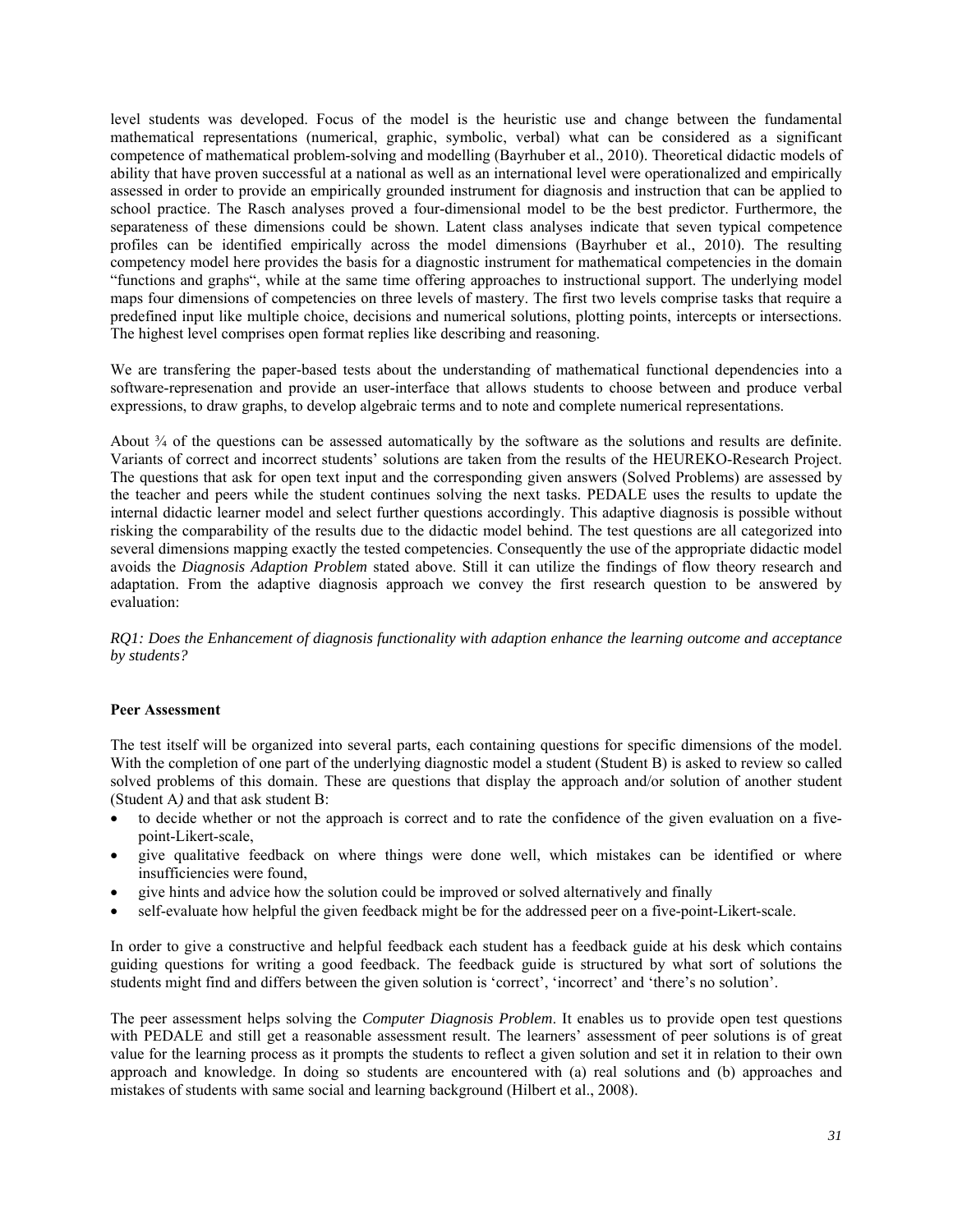#### *RQ2: Does assessing solutions of other students enhance learning? Do students gain a better awareness of their own knowledge about the assessed domain?*

For peer assessment the effects of social networks have to be taken into account. Conflictive forces influence the student's motivation to invest time and energy in providing a good or average feedback to peers. Research in Social Network Analysis shows complex interdependencies between individuals in a social network. Studies show for settings in which people feel themselves as part of a common organizational team (like a school or class) a strong motivation to help each other with constructive and qualitative feedback (Constant, 1996). However, in a classroom environment a competitive situation and complex social interdependencies can exist. The influence on the peer feedback in this scenario remains an open research question. We investigate with one setup for evaluation, whether students provide more appropriate feedback to peer students when names are displayed or when the solution and feedbacks are displayed in an anonymous way. It is expected that students in general have the desire to see and comment other students' solutions as research for computer-supported collaborative learning environments indicates (Stepanyan et al., 2009). The proposed peer assessment setup is expected to support group learning aspects with knowledge sharing through feedback and to prevent the *Individual Group Assessment Problem*, because the students still carry out the test parts independently from each other.

*RQ3: Which impact on acceptance of peer assessment has social anonymity? Is the perceived usefulness of giving and receiving feedback when the solutions and the feebdacks are anonymized?* 

#### **Provision of Feedback**

When the assessment time is over students are provided with a direct feedback. The tool returns an evaluation of the machine-analyzable questions as well as the feedback given by peers and the teacher. As Social Network Analyses indicate, the level of trust plays a major role for giving advise and critics (Petróczi et al., 2006; Golbeck, 2005). The transferability of effects of trust and closeness for classroom settings remains to be explored. As students share a more similar cultural background, language and interests with their peers as they do with the teacher, it is expected that feedback of other students is valued as a positive additional learning source. As the overall feedback is displayed after the test, it does not raise the *Individual Group Assessment Problem*.

*RQ4:Are students more motivated to use the tool when they have the possibility to reflect other students' solutions and can give feedback?* 

#### **Peer Matching Model**

For each student the actual performance in the scenario (correct and incorrect solutions to tasks), the current math proficiency level (last math mark), gender and age are stored in the role model. In an extra questionnaire the learning style preferences are investigated and added to the model afterwards (see evaluation). As it remains uncertain which criteria should be considered to which degree for matching the peers for feedback provision and receiving, the model will store the mentioned parameters, but not use them for matching in our model so far. The authors expect to find indicators for optimal matching by analyzing statistically dependencies between the described criteria and the perceived usefulness of received feedback (rated by the students individually). Currently the model will be optimized to take criteria into account for distributing the matching randomly among all participating students that each student gives and receives a balanced amount of feedbacks. By matching the students automatically by computer-algorithms PEDALE helps solving the Peer Matching Problem as teachers do not need to match the students manually*.* 

*RQ5: Which influence have gender, math proficiency level and learning style on the perceived usefulness and acceptance of feedbacks by students?* 

#### **Supervision**

While the students are working with the software the teacher can monitor the classes' overall progress as well as individual student's solutions and feedbacks. Teachers can monitor the task solutions through a teacher supervision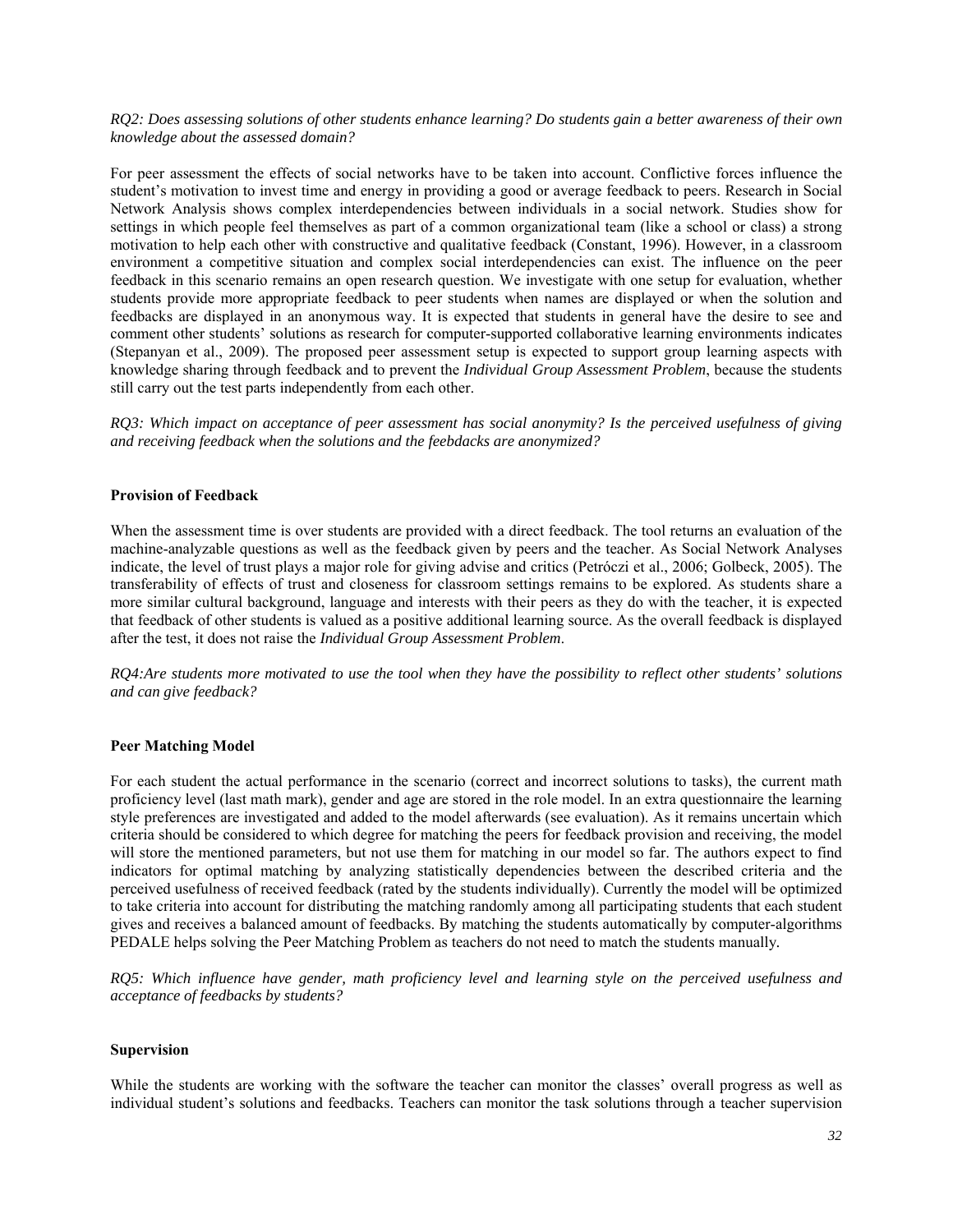panel which allows them to filter the collected information according to their diagnostic or instructional interest. They can supervise all solutions to a specific task, all feedbacks to a specific solution or to a specific task, all solutions and feedbacks a specific students has submitted or received or watch the number of solved tasks in a general overview. Additional to monitoring the student's work, the teachers can intervene by writing feedbacks to a particular student's solution themselves or give hints how to solve the task when a student is stuck with a particular task. If desired teachers can intervene as well when an incorrect or inadequate feedback is given.

### **Implementation**

#### **Authoring and Multi-Player Environment**

To provide a software tool for classroom learning the appropriateness for the specific classroom situation and the teacher acceptance depends on the configurability and content changeability. This must be easily achieved by domain experts (e.g. teachers) who normally do not have extensive programming skills.

We decided to build on two software components developed in our own research group, because they are easily extendable and proved their flexibility in several projects.

*StoryTec* (Mehm, 2010) allows teachers to set up the classroom characteristics and select, change or create the tasks and their order in the scenario setup without any programming skills necessary. More precisely *StoryTec* is based on the principles of Digital Storytelling. The flow of activities that later occur in the player is visualized to the author (e.g. the teacher) for editing by a graph of connected elements called scenes (see fig. 2). The appearance of scenes can be set up in a WYSIWYG-like editor. Beside video, sound, text-explanations and images, interactive elements like text-inputs, multiple-choice and handwriting support can be used for the scene design. Flow characteristics like time restrictions for single scenes or groups of scenes can be set. Teachers can configure which task scenes should be automatically assessed and specify the conditions. For task scenes that are not automatically assessed the teacher can configure the conditions for peer review (see III.D).

By manipulating the properties of scenes in several provided text fields, checkboxes and dropdowns the parameters are set to define whether a scene is an instructional one, a math task to be solved and stored to the database or a scene to request or display feedback. Teachers can easily arrange the scenes, connect them as well as create and group new tasks to be solved. The scenes can be cascaded to group elements and inherit properties from others. For the PEDALE scenarios the scene types for (task) *result storage*, (task) *containers*, *giving feedback* and *displaying feedback* have been added. Further details are omitted here and can be requested from the authors if the reader has interest in more technical details.

Based on our research we found the following setup of scenes for a scenario recommendable as a basis for individual adaption (see fig. 2):

- 1. solving two closed-format tasks on a comparably easy level, followed by automated diagnosis of the performance,
- 2. solving two open-format tasks and sending them to the system,
- 3. giving up to four times feedback to such open-format tasks' solutions of peers (depending on the time spent in the previous steps. The less time was spent in step 1 and 2, the more often feedback should be given),
- 4. reviewing received feedback,
- 5. re-editing formally not correctly solved tasks (or skipping in case of all correct),
- 6. equally to step 1. (solving two closed-format tasks)
- 7. equally to step 2. (solving two open-format tasks) and finally
- 8. a last review equally to step 4.

Beside the authoring tool *StoryTec* there is the player software *StoryPlay* (formerly known as *BatCave*) (Mehm, 2010a) for the students that loads all the data for the configured scenario and is capable of displaying the tasks, connecting with the database to read and write the task answers and finally controlling the flow of the scenario as configured. It has been extended to display the feedback requesting dialog and has a multi-user capability to request login-information and store as well as receive written solutions, handwriting notes and feedback elements to and from the database.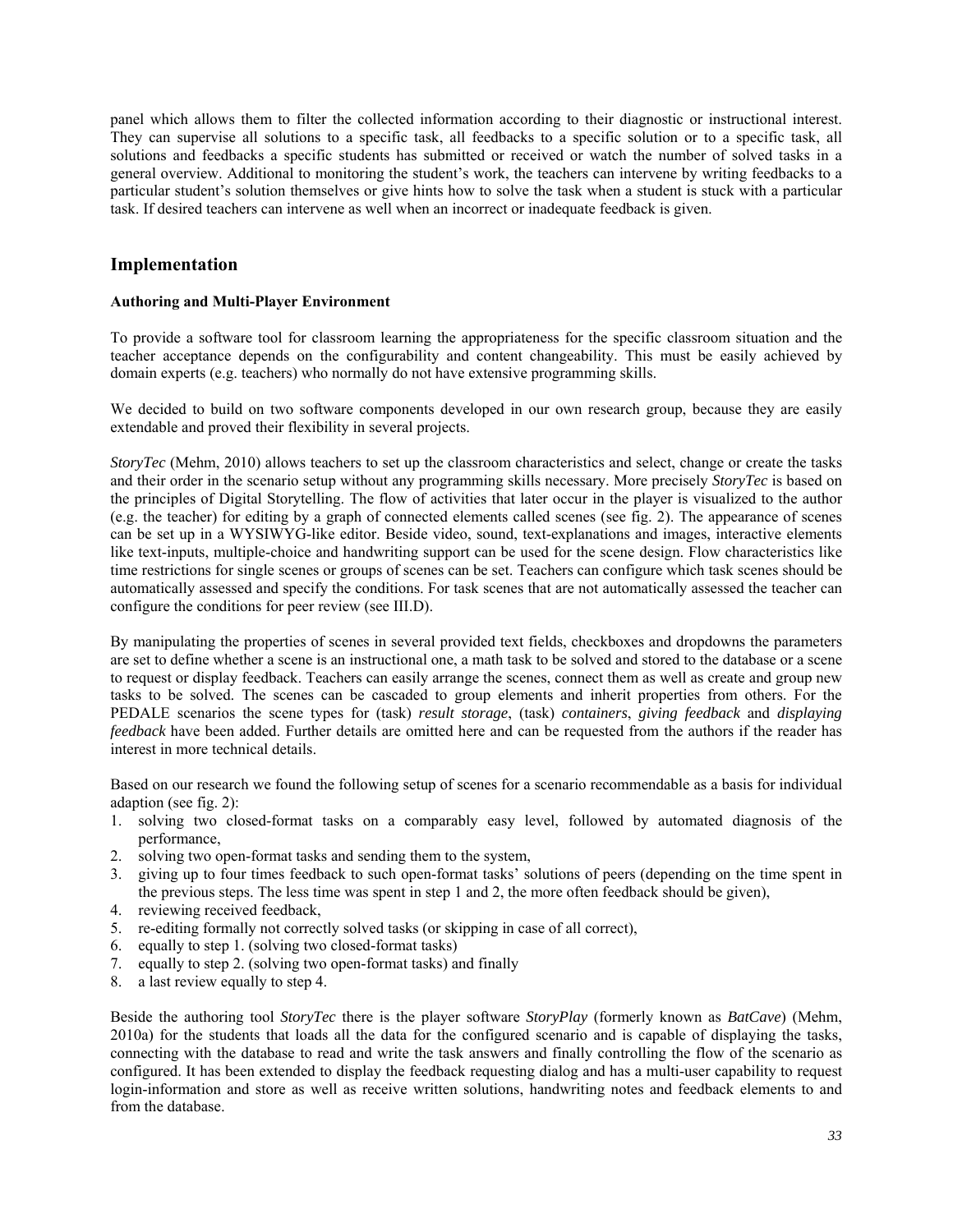Both components, authoring tool and player, use the XML-based format for narrative game-based learning objects to exchange all dependencies and rules of the classroom scenario elements (Göbel et al., 2010). *StoryTec* as well as *StoryPlay* are flexibly extendible and proofed their validity as authoring and player software already for learning scenarios in the research field of Serious Games (Mehm, 2010a; Göbel et al., 2009).



*Figure 2*: StoryTec (left) and StoryPlay (right) displaying the same math task scene (all texts in German)

#### **Adaptive Diagnostic Model**

For evaluation of the stated research questions we re-created several math tasks from the paper-based tests of the underlying diagnostic model as math task scenes in the authoring software *StoryTec*. This includes tasks with multiple-choice answers and open-format questions with the text-prompt to use the digital pen for algebraic, numeric or graphic approaches. As it is not the focus of the upcoming evaluation, not all dimensional dependencies are assessed and learned in the current setup. All mathematical tasks that are assessed here require a transformation from graphical to algebraic representations of functional dependencies. As respected in the proposed solution model of PEDALE it is afterwards desired to re-create further math tasks of differing representational changes as well and evaluate the adaption and selection of the tasks from different diagnostic model categories, too.

#### **Peer Assessment**

For better insight into the student's approaches, especially for the open-format tasks, PEDALE supports the use of digital pens, mouse and Microsoft stylus events. To allow for a handwriting and calculation that is as natural as possible, in our scenario students use a digital pen and write directly on regular paper. The pen movements are recorded and stored as an image. Several pages are possible for longer calculations. These images are then embedded in the respective task and are re-displayed to the peer students when students give feedback to each other, to the teacher during review of stored solutions and to the student himself when revising wrongly solved tasks.

When students are requested to give feedback to a peer's solution the best fitting candidate is selected from current database status. The selection is mainly based on the number of already received feedbacks to balance the knowledge exchange. If several candidates exist that have the same low number of received feedbacks, the candidates are further sorted binary by several subsequent criteria:

- 1. selecting a solution to assess, that is not of the same math task that has been assessed before (ensuring task variety),
- 2. selecting solutions of candidates, that have not already received feedback by the user (ensuring feedback sender variety),
- 3. selecting solutions of candidates, where the math task has not been solved by assessing user herself before (ensuring assessment variety for assesse).

Further criteria considered for later implementation depending on the evaluation results are gender, math grade and current scenario performance, learning style preferences, social network relations.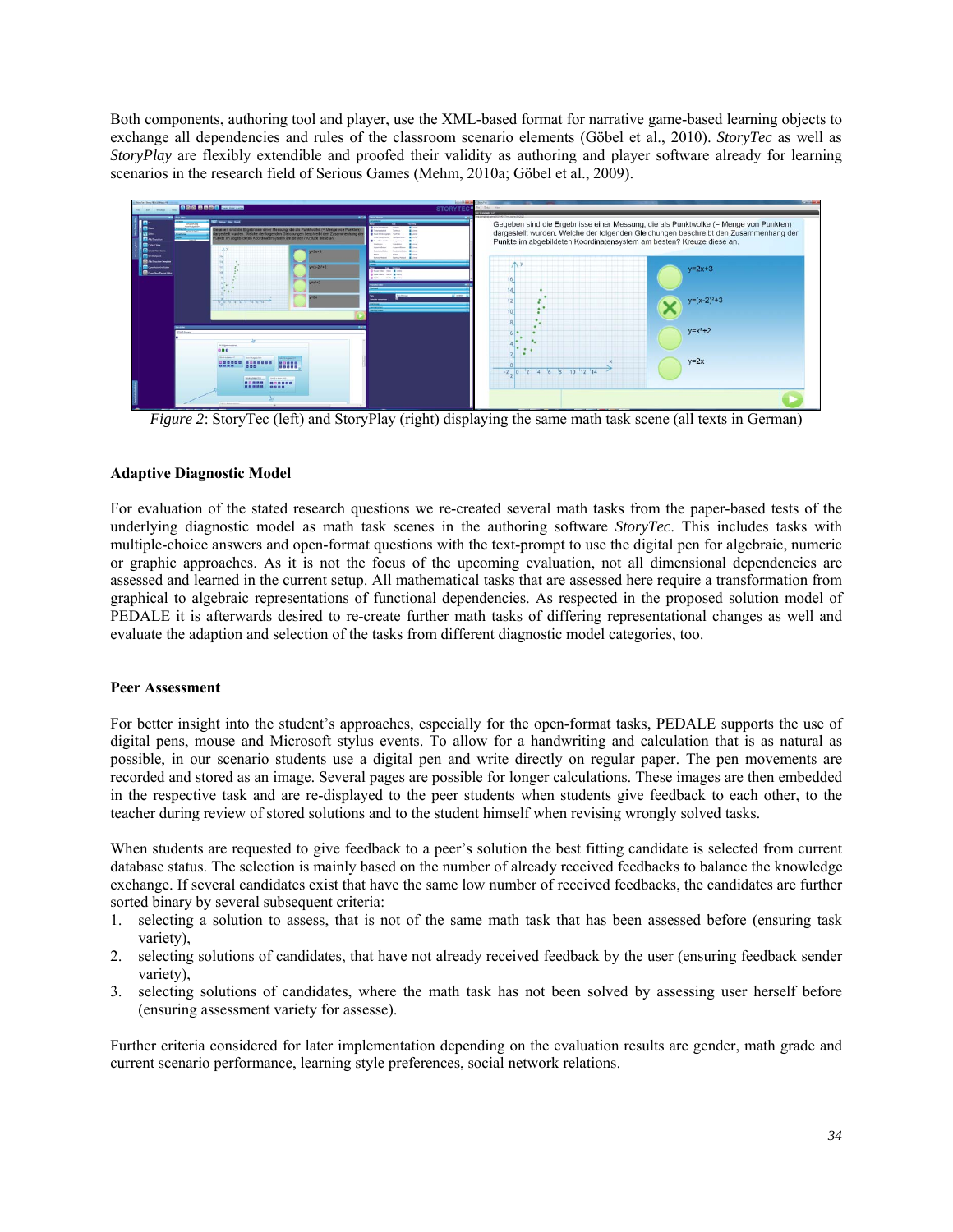The assessing student is provided with the respective task and the peer's solution, i.e. the hand-written notes, and a feedback panel with structured feedback criteria (see fig. 3). Here the student assesses the correctness and completeness and gives constructive feedback. Additionally he is asked to rank his own certainty of giving feedback. Using the scale-based judgment the software can update the learner models of both assessor and the person assessed.

After the provision of qualitative feedback in the free-text field the student finally assesses the usefulness of his own feedback and then clicks the known play-button to jump to the next *StoryPlay* scene. The feedback and selections are stored to the database.



*Figure 3*: Peer Assessment screen with a solution of a peer student displayed on the left and the guiding questions to provide feedback on the right (enlarged as the image in the middle). The calculations of the peer can be opened in popup windows (see image on the right) (all texts in German)

### **Receiving provided Feedback**

The qualitative feedback is displayed to the receiving student in a similar screen-layout (see fig. 4). When studying the received feedback students can freely switch between the several feedbacks by using an additional list or dropdown selection in order to compare different hints easily. Their own written notes can be re-opened for inspection. Additionally each feedback can be rated by the receiver on a five-point-Likert-scale. This rating can be taken into account for the evaluation to correlate the self-estimation of feedback-senders about their feedback usefulness and their self-assurance about the correctness and with the perceived usability.



*Figure 4*: Example of the Student Feedback Receiving screen where the provided feedbacks are listed on the lower right, can be rated with stars and the own written solutions (left) can be re-opened in popup. On the right top the provided feedback of the peer (all texts in German)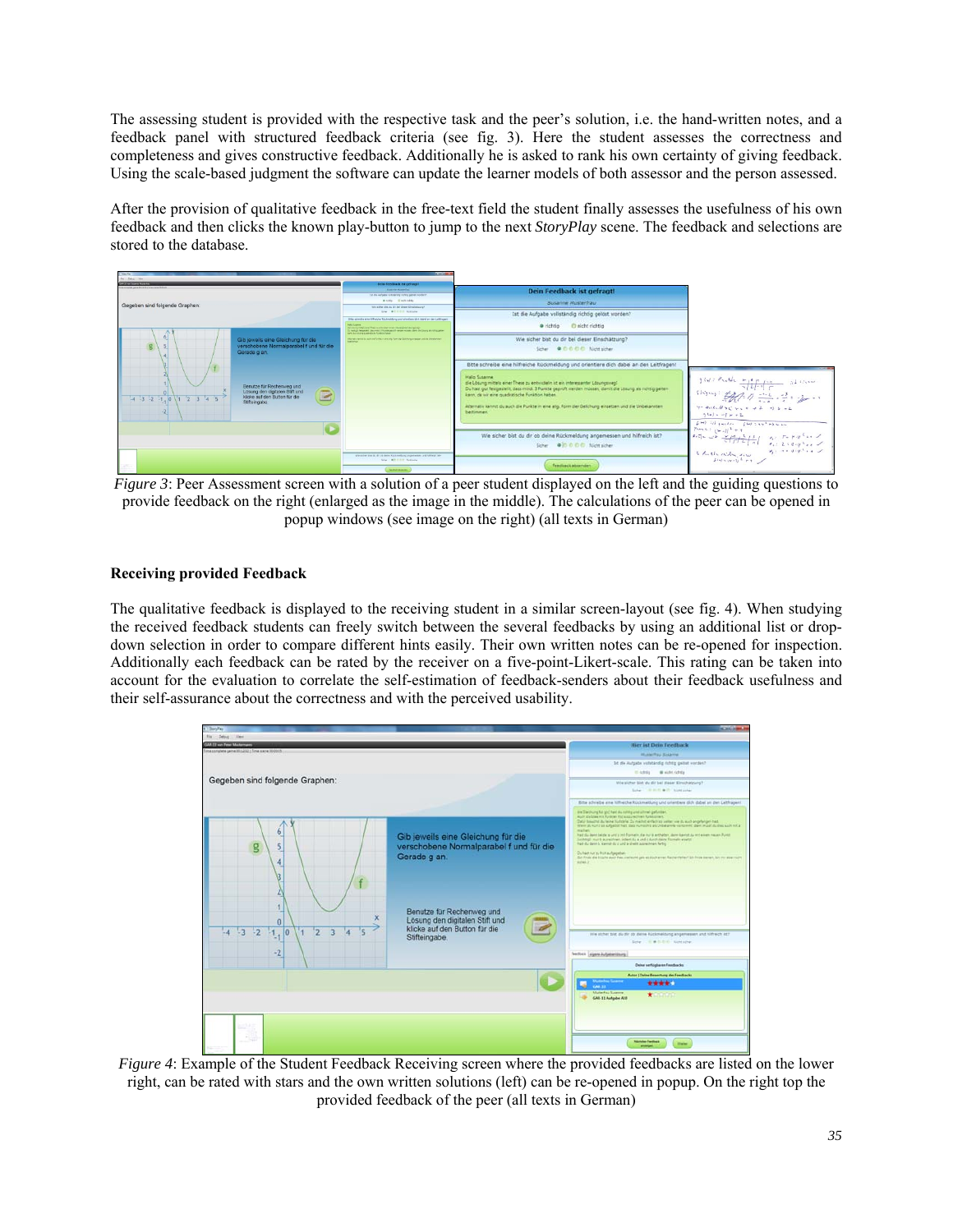#### **Supervision**

We enhanced the player software *StoryPlay* with a specific control panel that is activated if a teacher logs into the scenario. It provides a filter-based search interface to see answers in the database by student or by task, with or without feedbacks (see fig. 5). The teacher can select a particular solution from the list. It is displayed equally as to the feedback giving students. The teacher can look at the given feedbacks as well as provide individual feedback to specific students himself. The control panel can slide up and down to overcome overlapping issues due to screen size restrictions.



*Figure 5*: The additional control panel for teachers to list, filter and select items for review and the possibility to give feedback as well in an exra window opening by pressing the button (all texts in German)

## **Evaluation Approach**

Before the main evaluation we conducted a pilot study with mathematics and teacher education experts in order to test the feasibility and acceptability of the software. The results involved the need of some minor design improvements as well as the suggestion of a teacher supervision panel and are already integrated into the concept introduced here. The main evaluation focusses on the technical feasibility and the validation of the electronic instrument at the beginning of the school year  $2011/12$  in seven  $9<sup>th</sup>$  grade classes of three different secondary schools. The assessed competencies are expected to be available for the students but need to be revived and checked by the teacher in order to get a status quo and plan the next instructional unit. The evaluation of the computer-supported diagnostic instrument will last three weeks with a 1.5 hour diagnostic test each week in seven school classes in parallel. The tests for the classes will consist of the following setups, each in one class:

Setup  $\alpha$ : A PEDALE-based test with no intermediate feedback function as a reference group for feedback and social ties. (The reference group gives and receives feedback only at the end of the course after all the tasks solving is over.) The tasks are solved without any name recorded with the task solution. In short this setup variant is called "no feedback, anonymously".

Setup  $\beta$ : A PEDALE-based test with no intermediate feedback function but name recording with the task solution as a reference group for feedback. In short: "no feedback, namely".

Setup **γ**: A PEDALE-based test with intermediate feedback to and from peers without displaying names in the task solutions and the feedbacks as an indicator of the influence by feedback functionality. In short: "feedback, anonymously".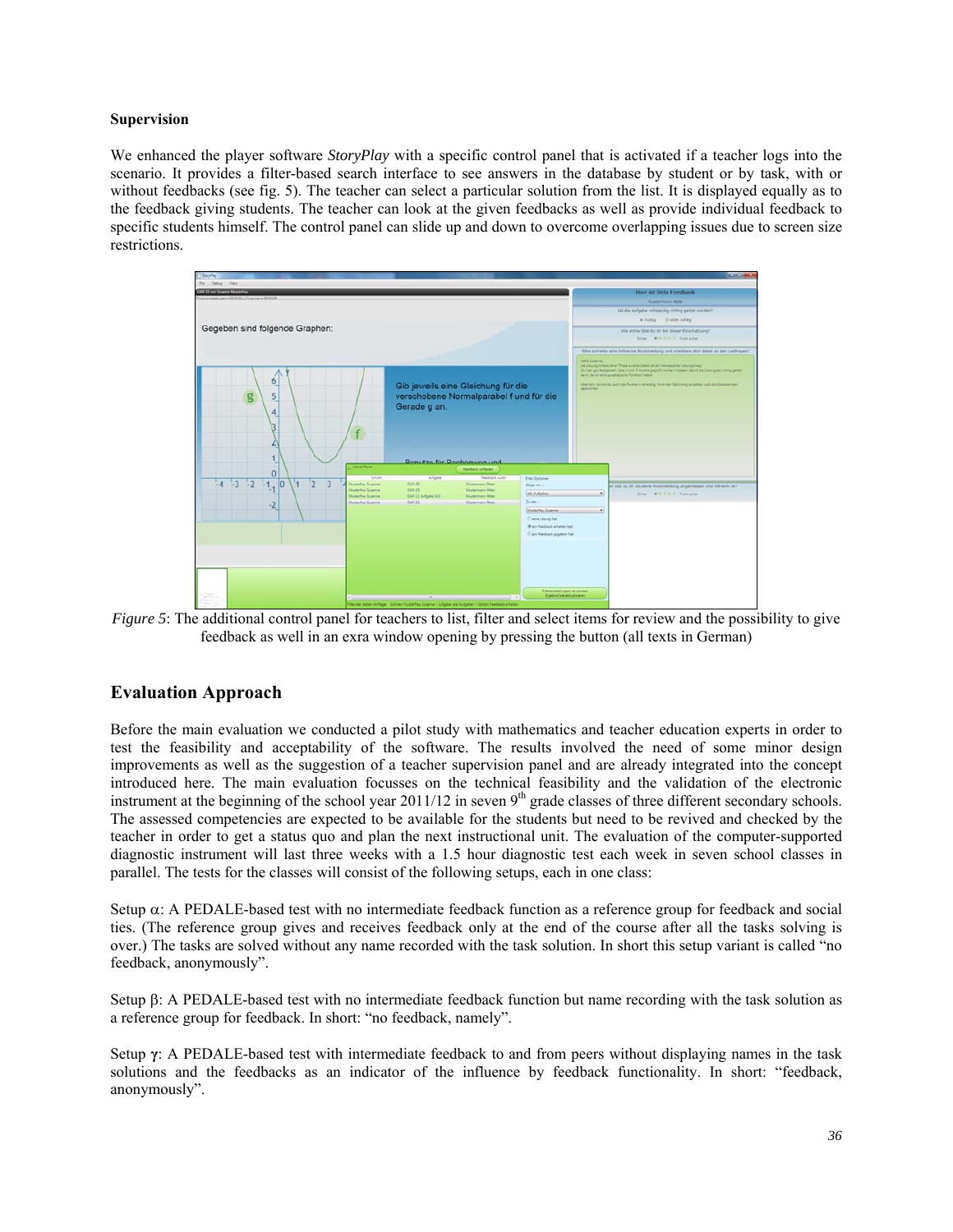Setup  $\delta$ : A PEDALE-based test with intermediate feedback to and from peers with displaying names in the task solutions and the feedbacks as an indicator of the influence by social ties between students and anticipated competition. In short: "feedback, namely".

### **Future Work**

Due to the former research it is expected to find evidence for RQ1, RQ2 and RQ4 to support the core concept of the stated approach of combining diagnosis with peer assessment for learning. Competitiveness and complex social interdependencies between individuals in school class has certainly to be taken into account as a factor for peer assessment. However because the field evaluation described above cannot affect any marks of students and covers the mathematical content of the previous school year, students might not consider competitiveness during the peer assessment. Social interdependencies however might still be relevant in the evaluated scenario. This situation might result in no significant proof for RQ3. If there is evidence supporting RQ3, considering this aspect in further projects seems to be reasonable. Last, if beside RQ4 indications for RQ5 can be found, we will further intensify our investigation of social interdependency factors and peer matching criteria.

Technical issues for future work include a widening towards the inclusion of game elements in order to increase motivation and flow experiences. Additionally the creation of a web-based solution is considered that can be used by students not only in the classroom, but also accompanying homework to assess peers' solutions, receive feedback and develop knowledge together in a *Social Adapting Diagnostic and Learning Environment*.

### **Conclusion**

In this paper some crucial challenges of everyday classroom instruction have been described which affect traditional as well as technology-enhanced teaching. Although some problems remain open it has been shown how far digital learning environments could support those central processes of diagnosis and learning through knowledge exchange among peers. Hereby, the integration of the social network in the classroom seems to be a vital element of classroom learning that needs to be considered in digital environments as well. In our evaluation we focus on critical design challenges and analyze the benefits and potential that such a learning software has for teaching and learning.

### **Acknowledgment**

The research and development introduced in this work was partly funded by the German Research Foundation (DFG-GK-1223).

### **References**

Howell, S.L. (1995): E-Learning and paper testing: Why the Gap? *Educause Quarterly*, 26(4), 8–11.

Leighton, J. & Gierl, M. (2007): Cognitive diagnostic assessment for education. Cambridge: Cambridge University Press, 371.

Bayrhuber, M., Leuders, T., Bruder, R. & Wirtz, M. (2010): pedocs - Repräsentationswechsel beim Umgang mit Funktionen – Identifikation von Kompetenzprofilen auf der Basis eines Kompetenzstrukturmodells. Projekt HEUREKO. In: Klieme, E., Leutner, D. & Kenk, M. (Eds.) *Kompetenzmodellierung. Zwischenbilanz des DFG-Schwerpunktprogramms und Perspektiven des Forschungsansatzes*, Weinheim: BELTZ Pädagogik, 28-39.

Ritter, S., Anderson, J.R., Koedinger, K.R. & Corbett, A. (2007): Cognitive Tutor: Applied research in mathematics education. *Psychonomic Bulletin & Review*, 14(2), 249-55.

Gillies, R. (2004): The effects of cooperative learning on junior high school students during small group learning. *Learning and Instruction*, 14(2), 197-213.

Damon, W. (1984): Peer education: The untapped potential. *Journal of Applied Developmental Psychology*, 5(4), 331-343.